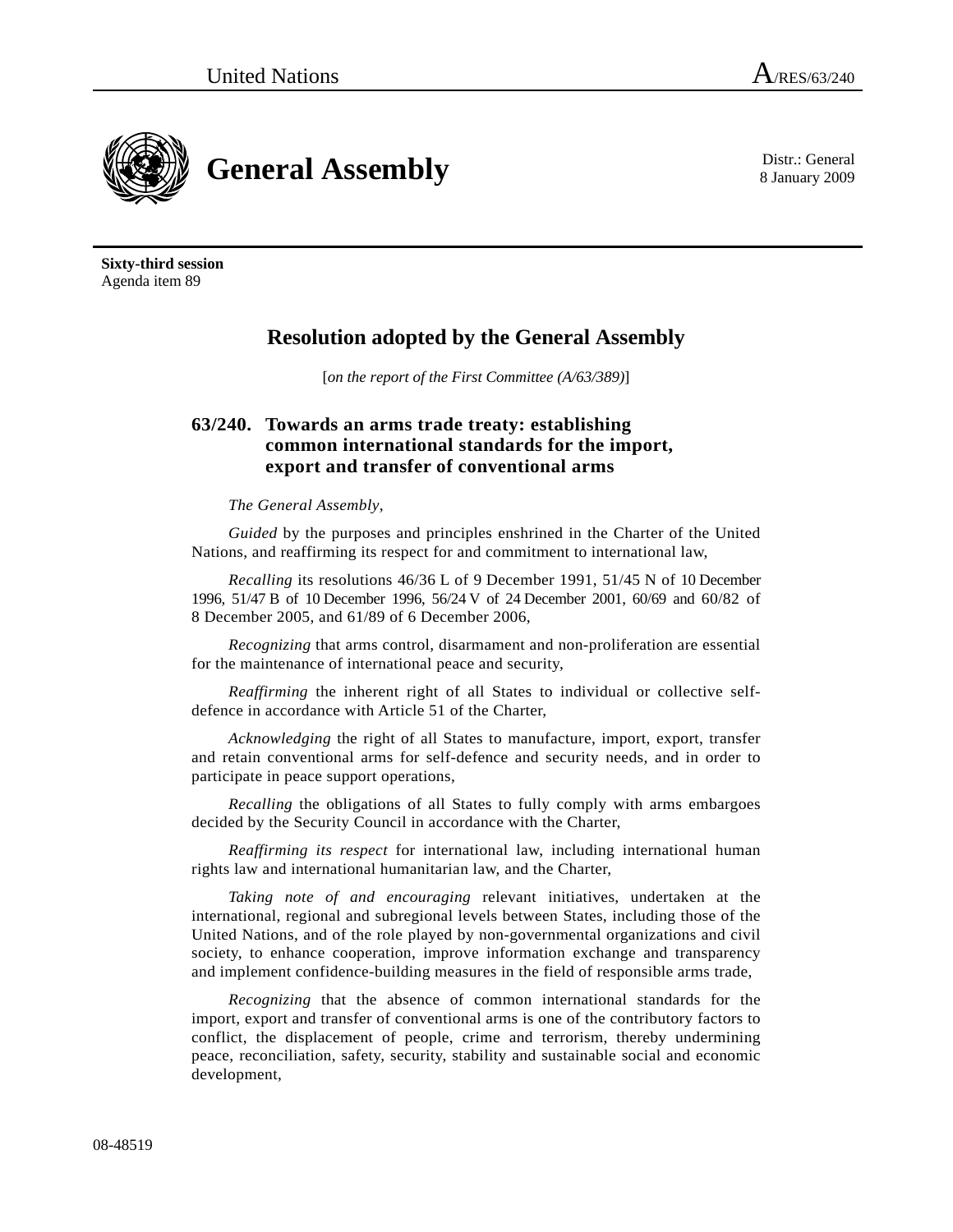*Acknowledging* the growing support across many regions for concluding a legally binding instrument negotiated on a non-discriminatory, transparent and multilateral basis, to establish common international standards for the import, export and transfer of conventional arms, including through regional and subregional workshops and seminars held in order to discuss the initiative launched by the General Assembly in its resolution 61/89,

*Taking due note* of the views expressed by Member States on the feasibility, scope and draft parameters for a comprehensive, legally binding instrument establishing common international standards for the import, export and transfer of conventional arms, submitted to the Secretary-General at his request, $<sup>1</sup>$  $<sup>1</sup>$  $<sup>1</sup>$ </sup>

*Welcoming* the report of the Secretary-General, prepared with the assistance of the Group of Governmental Experts,<sup>[2](#page-1-1)</sup> which states that, in view of the complexity of the issues of conventional arms transfers, further consideration of efforts within the United Nations to address the international trade in conventional arms is required on a step-by-step basis in an open and transparent manner to achieve, on the basis of consensus, a balance that will provide benefit to all, with the principles of the Charter of the United Nations at the centre of such efforts,

*Determined* to prevent the diversion of conventional arms, including small arms and light weapons, from the legal to the illicit market,

1. *Endorses* the report of the Secretary-General<sup>2</sup> prepared with the assistance of the Group of Governmental Experts, taking into account the views of Member States;<sup>1</sup>

 2. *Encourages* all States to implement and address, on a national basis, the relevant recommendations contained in paragraphs 28 and 29 of the report of the Secretary-General, and commends all States to carefully consider how to achieve such implementation in order to ensure that their national systems and internal controls are at the highest possible standards to prevent the diversion of conventional arms from the legal to the illicit market, where they can be used for terrorist acts, organized crime and other criminal activities, and further calls upon those States in a position to do so to render assistance in this regard upon request;

 3. *Decides*, in order to facilitate further consideration on the implementation of the relevant recommendation contained in paragraph 27 of the report of the Secretary-General on a step-by-step basis among all States Members of the United Nations, in an open and transparent manner, to establish an open-ended working group, to meet for up to six one-week sessions starting in 2009, of which the two sessions foreseen in 2009 will be held in New York, from 2 to 6 March and 13 to 17 July, respectively;

 4. *Decides also* that the open-ended working group will hold a one-day organizational session in New York by 27 February 2009 in order to agree on the organizational arrangements connected with the working group, including the dates and venues for its future substantive sessions;

 5. *Decides further* that the open-ended working group will, during 2009, further consider those elements in the report of the Group of Governmental Experts<sup>2</sup> where consensus could be developed for their inclusion in an eventual legally

**\_\_\_\_\_\_\_\_\_\_\_\_\_\_\_** 

<span id="page-1-1"></span><span id="page-1-0"></span><sup>&</sup>lt;sup>1</sup> See A/62/278 (Parts I and II) and Add.1-4.

 $2$  See A/63/334.